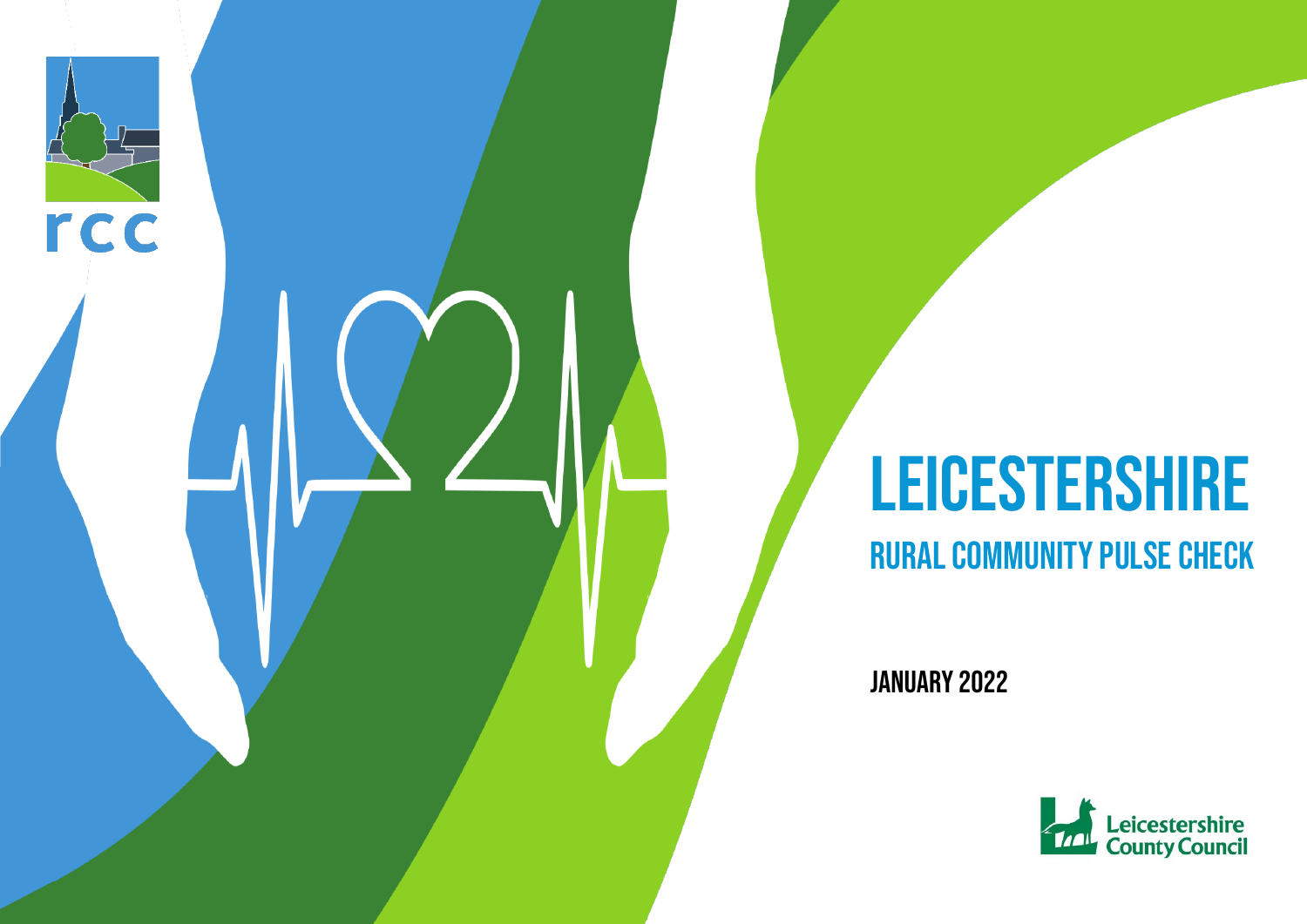## TAKING A PULSE

We are actively talking to communities to better understand the ongoing impact, response, and recovery from Covid-19.

We undertook our first and second pulse check surveys in July and September 2021 with a sample of rural communities across Leicestershire.

We followed these up with a third and final pulse check in January 2022, the results of which are detailed in this report.

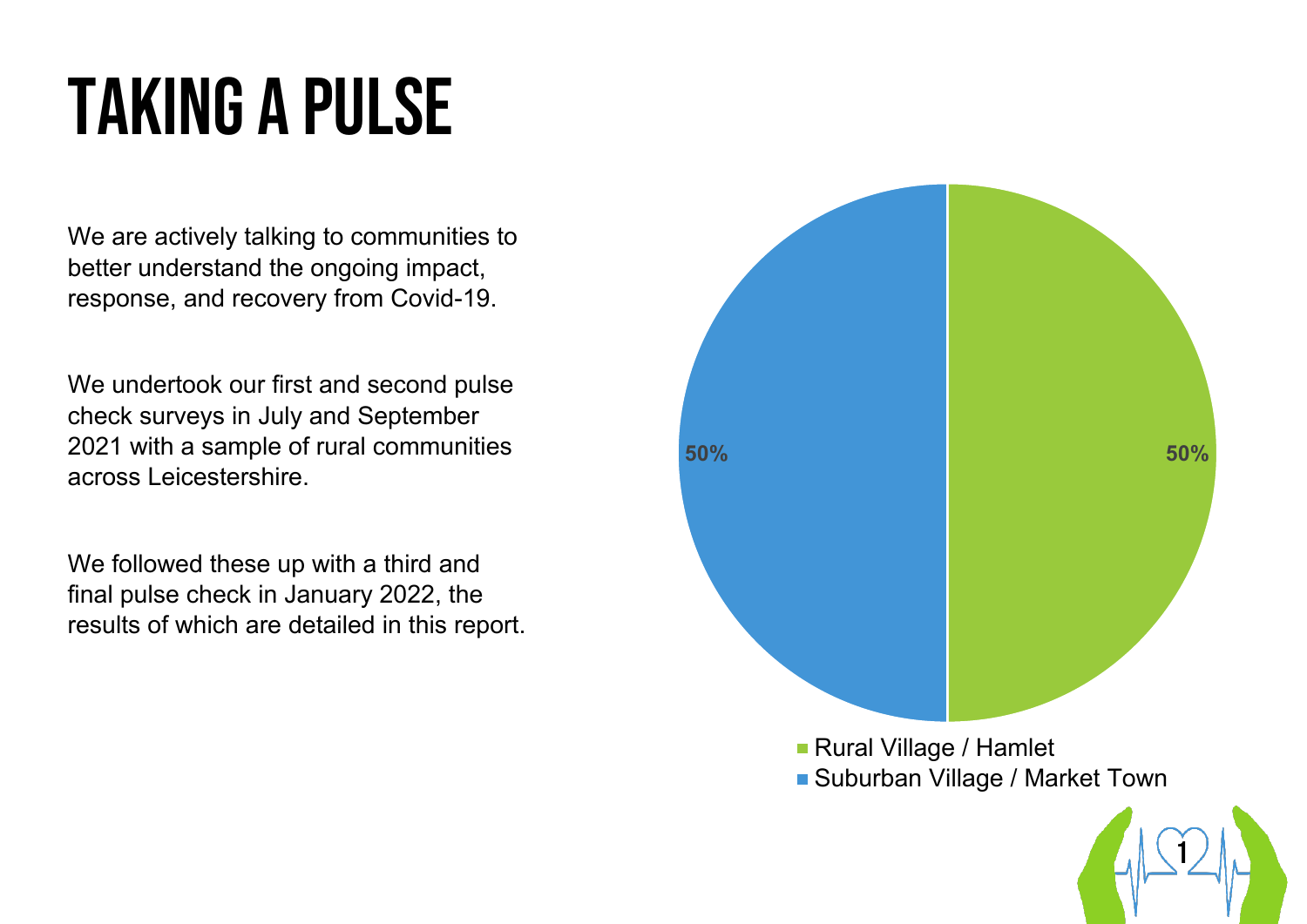## IMPACT of the pandemic

We asked each community how severe the local impact of the coronavirus pandemic had been over the month preceding our survey. **JAN** 



The overall impact on rural communities has reduced significantly despite the impact of Omicron. Ongoing impacts sighted continued to include confidence of some to re-connect, over confidence of others, loneliness, and isolation. Some concern about cost of living has emerged.

2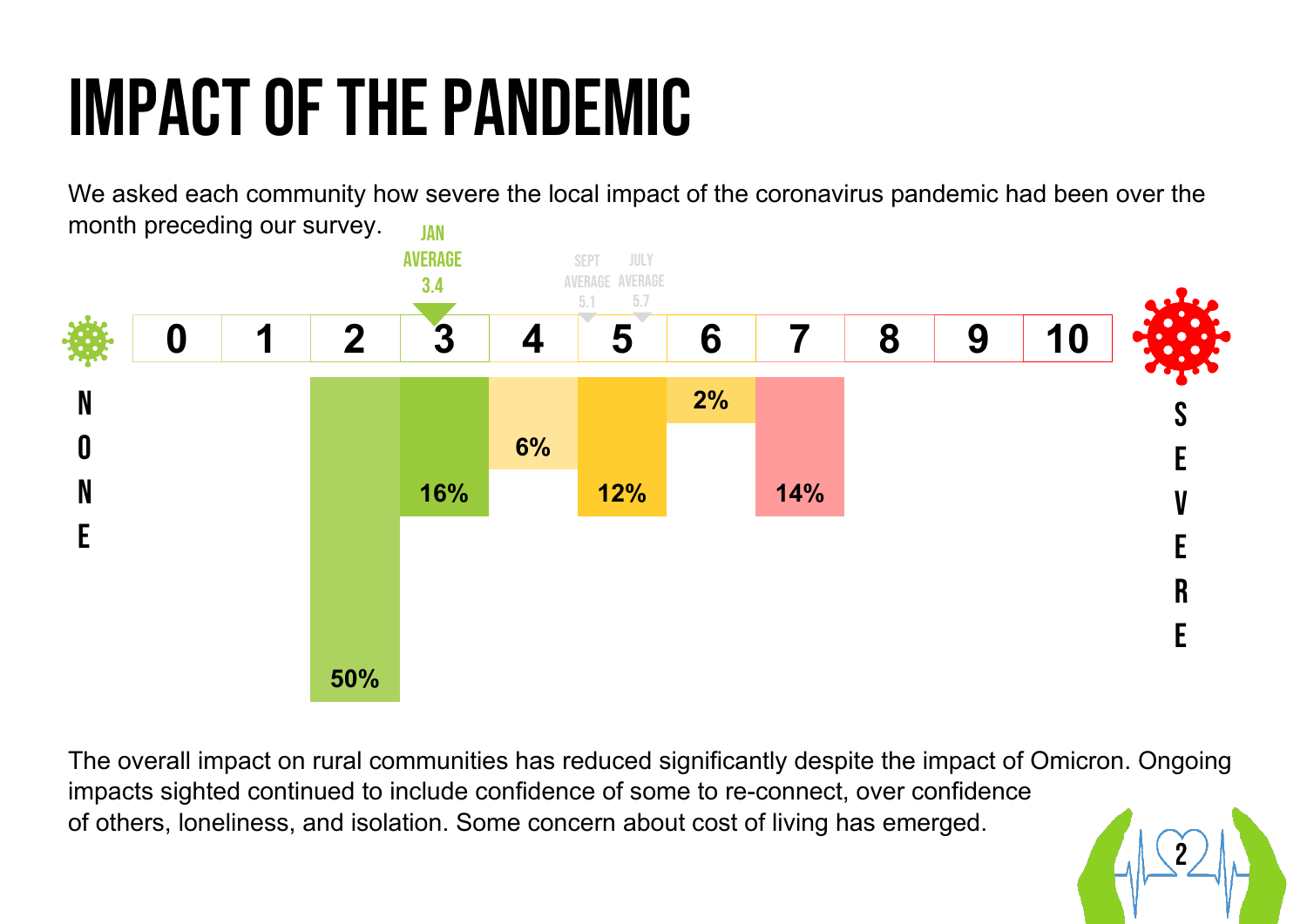## Understanding & Applying Guidelines

We asked each community if people or organisations locally had faced any challenges in understanding, applying, or following Covid-19 guidelines remaining in place over the summer.

Of the communities that cited challenges, the most common observations included:

- Increase in prominence and influence of antivaxxers especially on social media.
- People lacking confidence to re-connect and retaining all previous protective measures.
- Mixed compliance with mask wearing requirements.



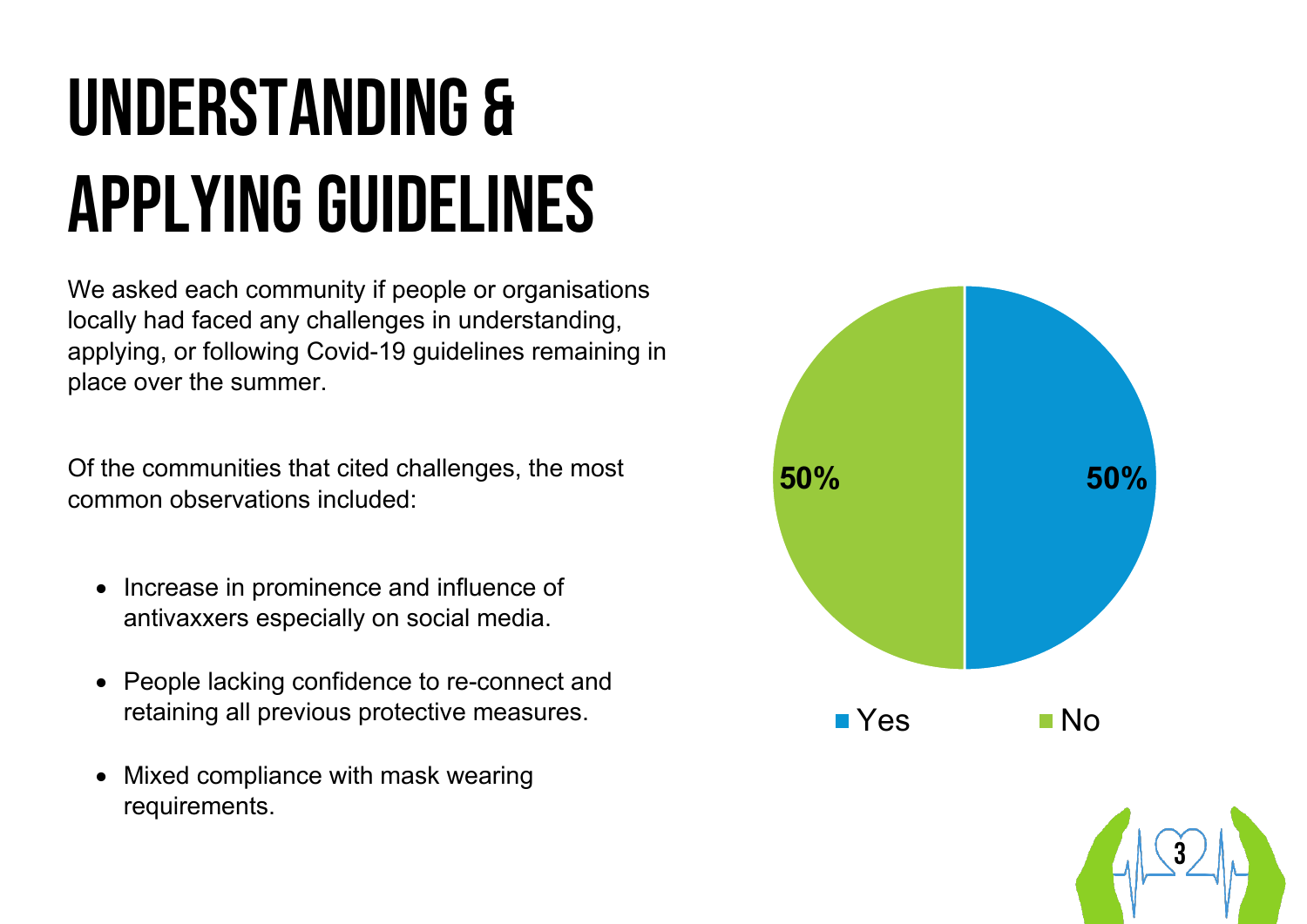## Access & uptake of vaccinations

We asked each community they were aware of any issues or barriers to local people getting fully vaccinated to protect against Covid-19.

**16%**

4

**84%**

 $\blacksquare$  Yes  $\blacksquare$  No

An increased minority of 16% (up from 10% in Sept) identified issues including the continued spread of misinformation, anti-vaccination campaigns, younger people being more reluctant, and lack of transport for those without a private vehicle.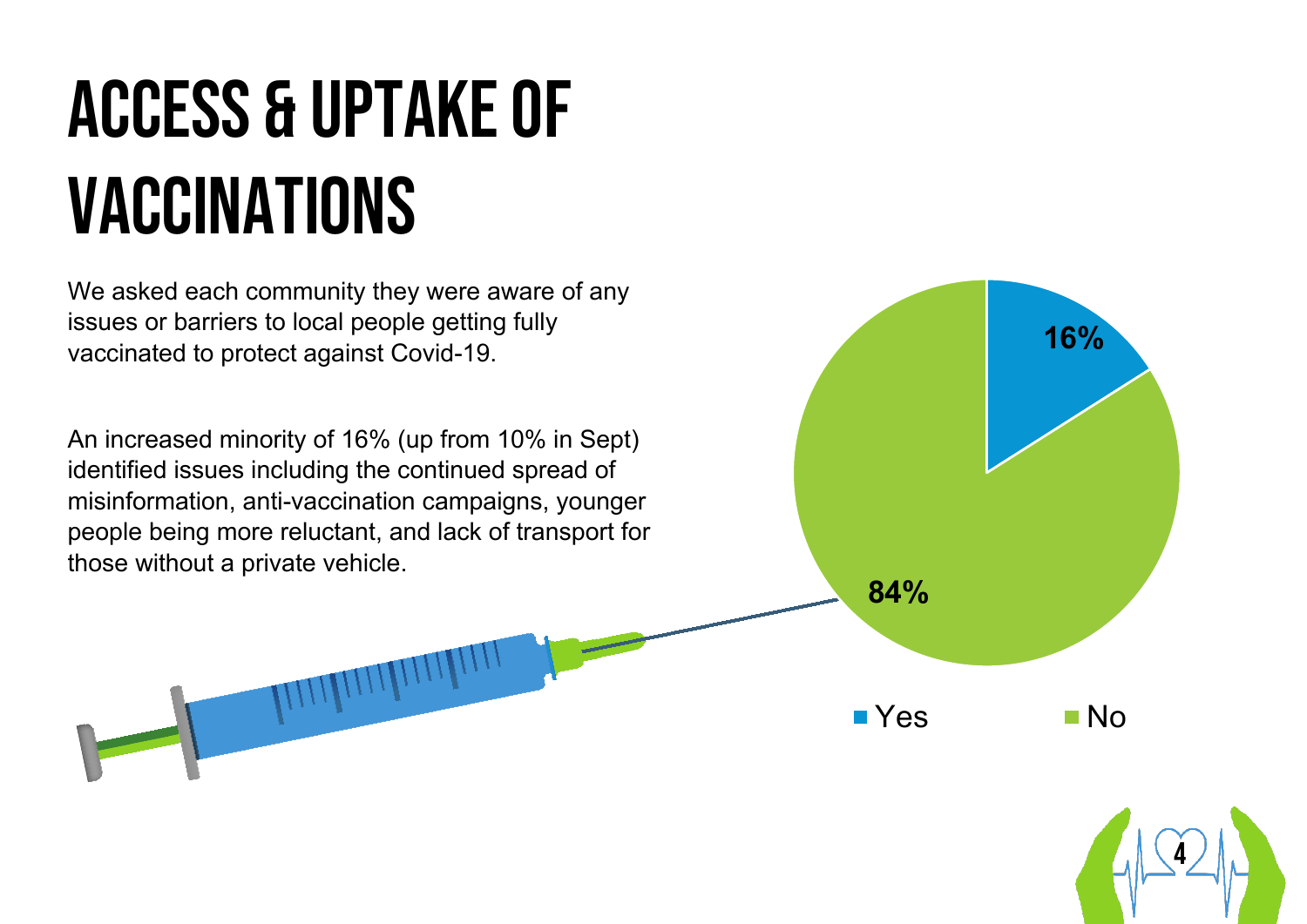### Community Wellbeing

We explored some key indicators of community wellbeing and resilience to better understand the effects of the pandemic on local people. We use this knowledge to help guide the work of the charity and our local delivery partners.



■ Things have got worse No noticable change Things have improved

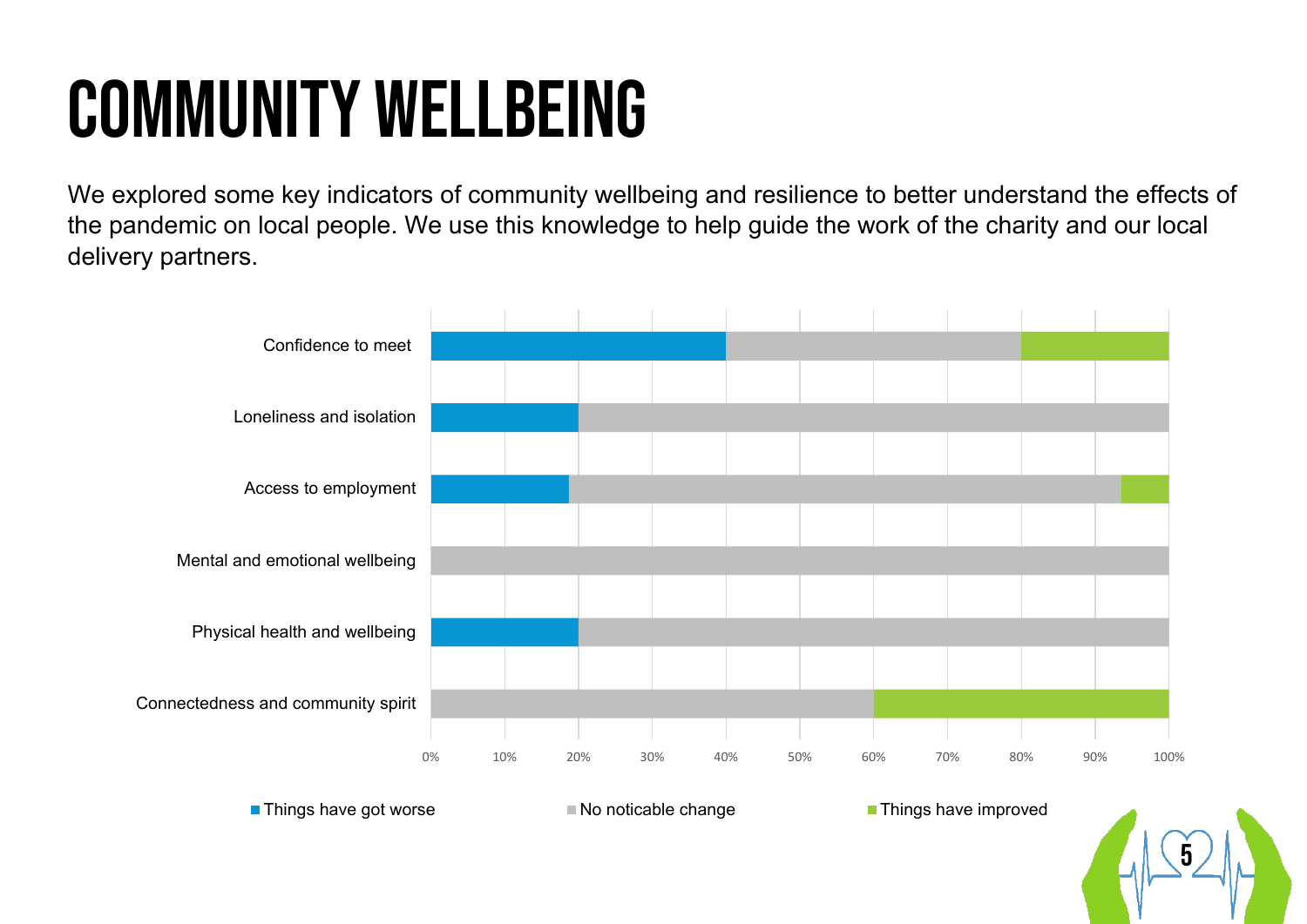### Unmet need

16% of communities surveyed cited other issues or unmet need that they were aware of in their local area.

All these identified pressures on or restricted access to GP and health services as a major concern. Rising cost of living and limited supply of some building materials was also highlighted.